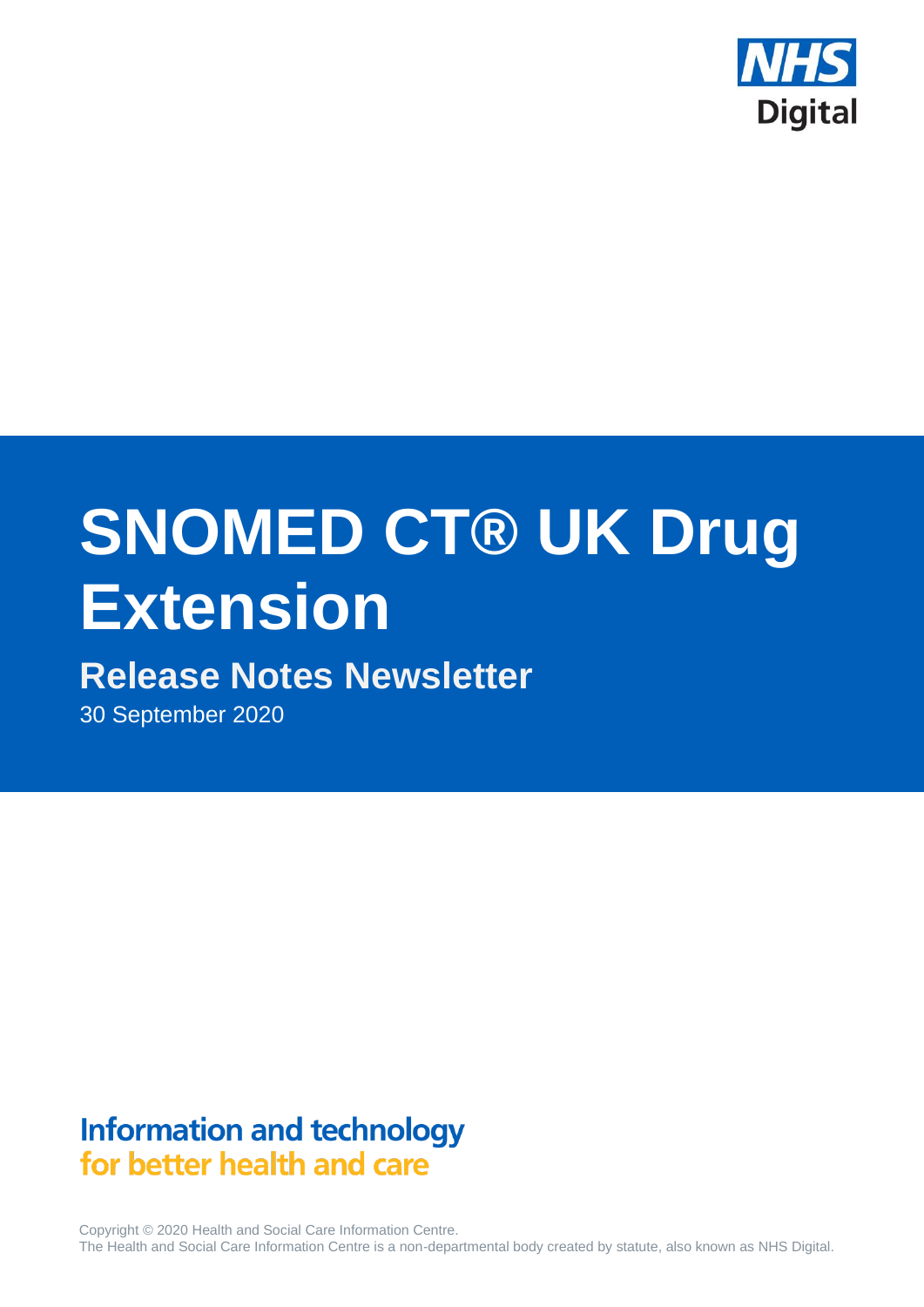### This document covers the data provided in Release Format 2 (RF2) of SNOMED CT

The Release Notes Newsletter has been constructed to add further clarification to some dm+d content that has been identified as requiring such (due to e.g. differences between dm+d approach and that of current drug catalogues) and to communicate changes to the release and forthcoming changes to future releases.

This document is intended to be adjunct to, not a replacement, for other documentation already available, and should be read in conjunction with current published dm+d documentation available through the 'dm+d resources' section of the [dm+d website.](https://www.nhsbsa.nhs.uk/pharmacies-gp-practices-and-appliance-contractors/dictionary-medicines-and-devices-dmd) SNOMED CT UK Edition [notices and known issues](https://hscic.kahootz.com/connect.ti/t_c_home/view?objectId=14224752) are published on [Delen,](https://hscic.kahootz.com/connect.ti/t_c_home) the NHS Digital terminology and classifications collaboration site.

All queries (omissions, perceived inaccuracies etc) about this document should be directed to the NHS Digital, Standards Delivery helpdesk [\(information.standards@nhs.net\)](mailto:information.standards@nhs.net).

Please note:

- The content of this document is intended to support implementation and usage of dm+d and is not a replacement for good system design.
- This document will be subject to update further to user feedback and any changes to dm+d content or structure.
- Whilst the first section may see little change (but see note above) the final sections detail changes and forthcoming changes to specific releases and content will therefore be updated with each release.

\*This document is designed to support dm+d content in general but specifically the SNOMED CT<sup>1</sup> UK Drug Extension. For more information about all components and releases relating to dm+d see the [dm+d website](https://www.nhsbsa.nhs.uk/pharmacies-gp-practices-and-appliance-contractors/dictionary-medicines-and-devices-dmd)

<sup>1</sup> SNOMED® and SNOMED CT® are registered trademarks of the International Health Terminology Standards Development Organisation (IHTSDO®) [\(www.snomed.org\)](http://www.snomed.org/). SNOMED CT® was originally created by the College of American Pathologists.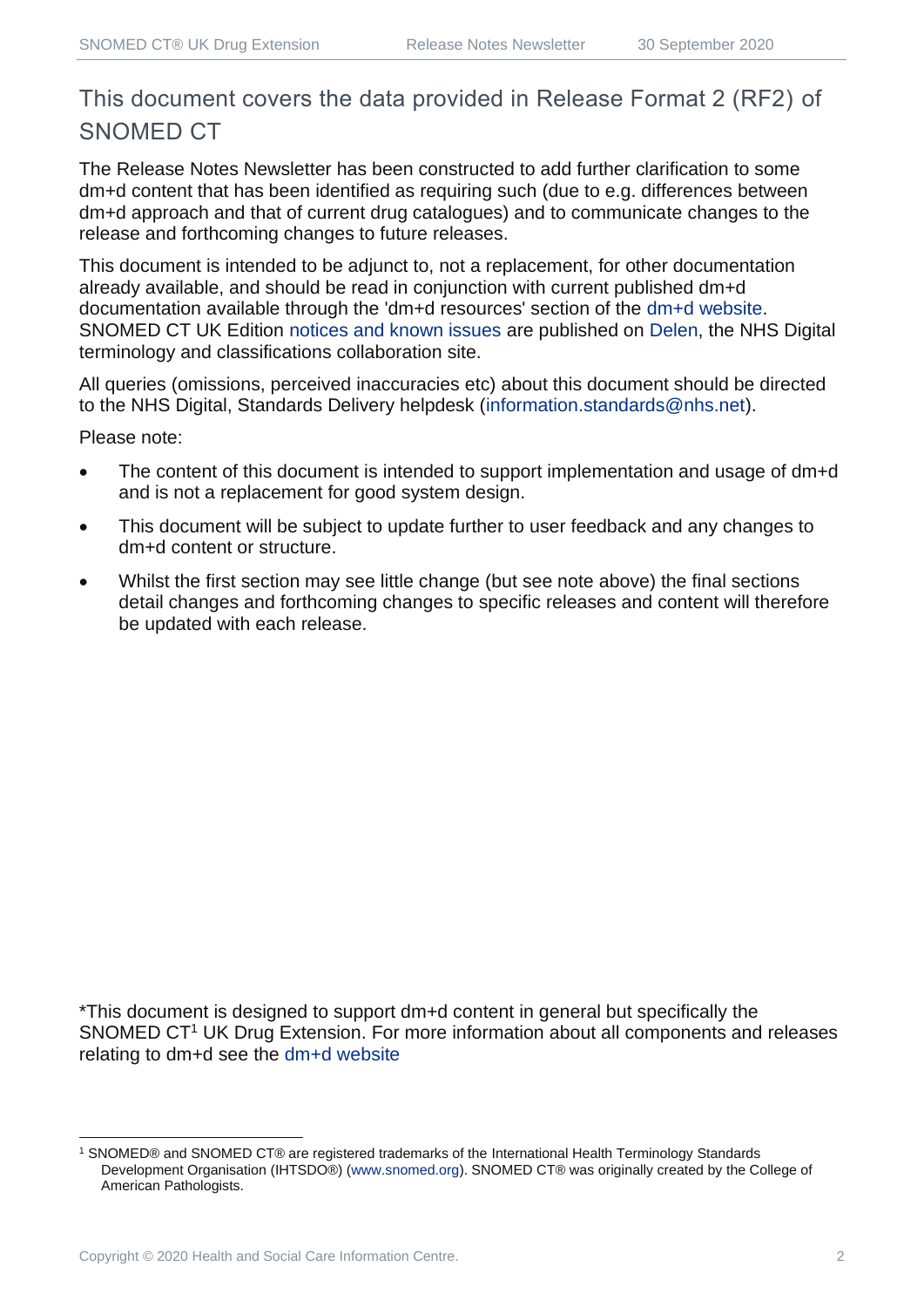#### COPYRIGHT

- This material includes SNOMED Clinical Terms® (SNOMED CT®) which is used by permission of the International Health Terminology Standards Development Organisation (IHTSDO). All rights reserved. SNOMED CT®, was originally created by The College of American Pathologists. "SNOMED" and "SNOMED CT" are registered trademarks of the IHTSDO.
- The NHS Dictionary of Medicines and Devices (dm+d) has been developed and is delivered through a partnership between the Health and Social Care Information Centre [\(digital.nhs.uk\)](https://digital.nhs.uk/) and the NHS Business Services Authority [\(https://www.nhsbsa.nhs.uk/nhs-prescription-services\)](https://www.nhsbsa.nhs.uk/nhs-prescription-services)

### DISCLAIMER

The Health and Social Care Information Centre<sup>2</sup> (HSCIC) accepts no liability for loss of data or for indirect or consequential losses, which is not the result of the negligence of the HSCIC and liability for such losses is hereby expressly excluded.

No warranty is given by the HSCIC, the Department of Health and Social Care or the International Health Terminology Standards Development Organisation as to the accuracy and comprehensiveness of SNOMED CT. All conditions, warranties, terms and undertakings, express or implied, whether by statute, common law, trade practice, custom, course of dealing or otherwise (including without limitation as to quality, performance or fitness or suitability for purpose) in respect of SNOMED CT are hereby excluded to the fullest extent permissible by law.

<sup>&</sup>lt;sup>2</sup> The Health and Social Care Information Centre is a non-departmental body created by statute, also known as NHS Digital.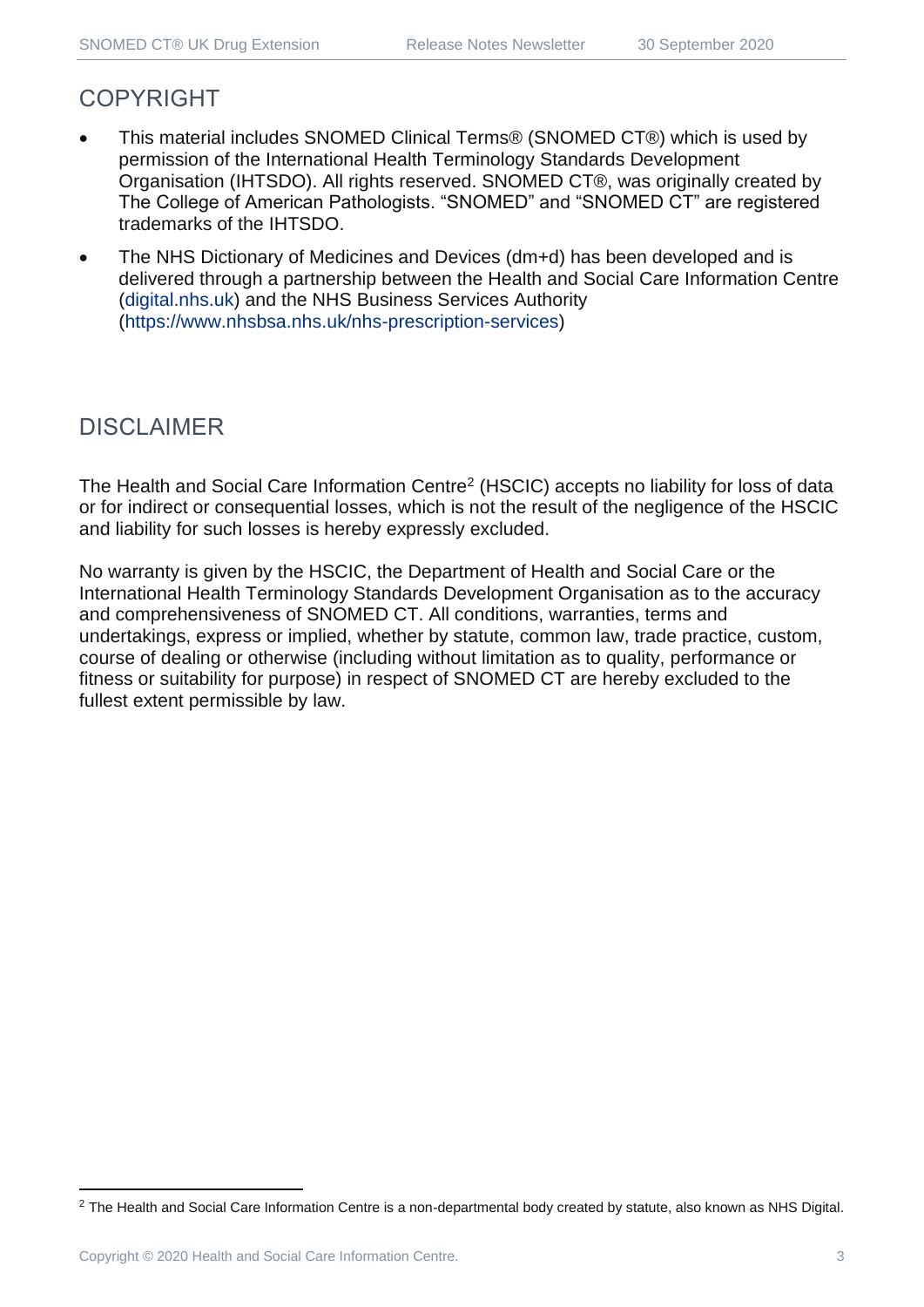## **1 Comments on current content:**

## **1.1 Dose forms**

With respect to Editorial Policy it is important to emphasise:

#### **1.1.1 Patches**

- Strength is usually expressed as the amount of 'active drug' (by weight) released over x hours (e.g. per hour or per 24 hours)
- The intended duration of usage of a patch is not identified at VMP or AMP level i.e. a transdermal estradiol patch releasing 50mcg/24hours would be represented by the same VMP whether it is intended for twice weekly usage or weekly usage
- No distinction is made to differentiate the type of drug reservoir utilised although this may be relevant in certain off-license indications.

#### **1.1.2 Injections**

Due to the need to add more information to the dose form in dm+d injections are expressed as e.g. powder and solvent for injection etc rather than merely injection. However, the need to pick a dose form of this complexity may be prohibitive in secondary care prescribing where the prescriber merely wishes to prescribe an 'injection'.

Within the guidance for secondary care there is outlined the means for prescribers to prescribe at the more abstract level (injection). Please refer to the Secondary Care Implementation Guidance for details, in the 'Implementation Guidance' section of the [dm+d](https://www.nhsbsa.nhs.uk/pharmacies-gp-practices-and-appliance-contractors/dictionary-medicines-and-devices-dmd)  [website.](https://www.nhsbsa.nhs.uk/pharmacies-gp-practices-and-appliance-contractors/dictionary-medicines-and-devices-dmd)

#### **1.1.3 Injections for intraspinal use**

Injections licensed for intraspinal administration are not differentiated at VMP level in dm+d. In addition a number of products that may be given by this route are unlicensed specials. For prescriptions requiring a product to be given by these high risk routes it is necessary that the suitability of the product to be administered is confirmed at the point of dispensing and/or administration.

#### **1.1.4 Alcoholic vs aqueous gels**

The base used in cutaneous products is not identified at VMP level in dm+d. This may mean that in order to specify a patients requirements more specifically prescribing at AMP level is more appropriate.

For example:

• Benzoyl peroxide 5% gel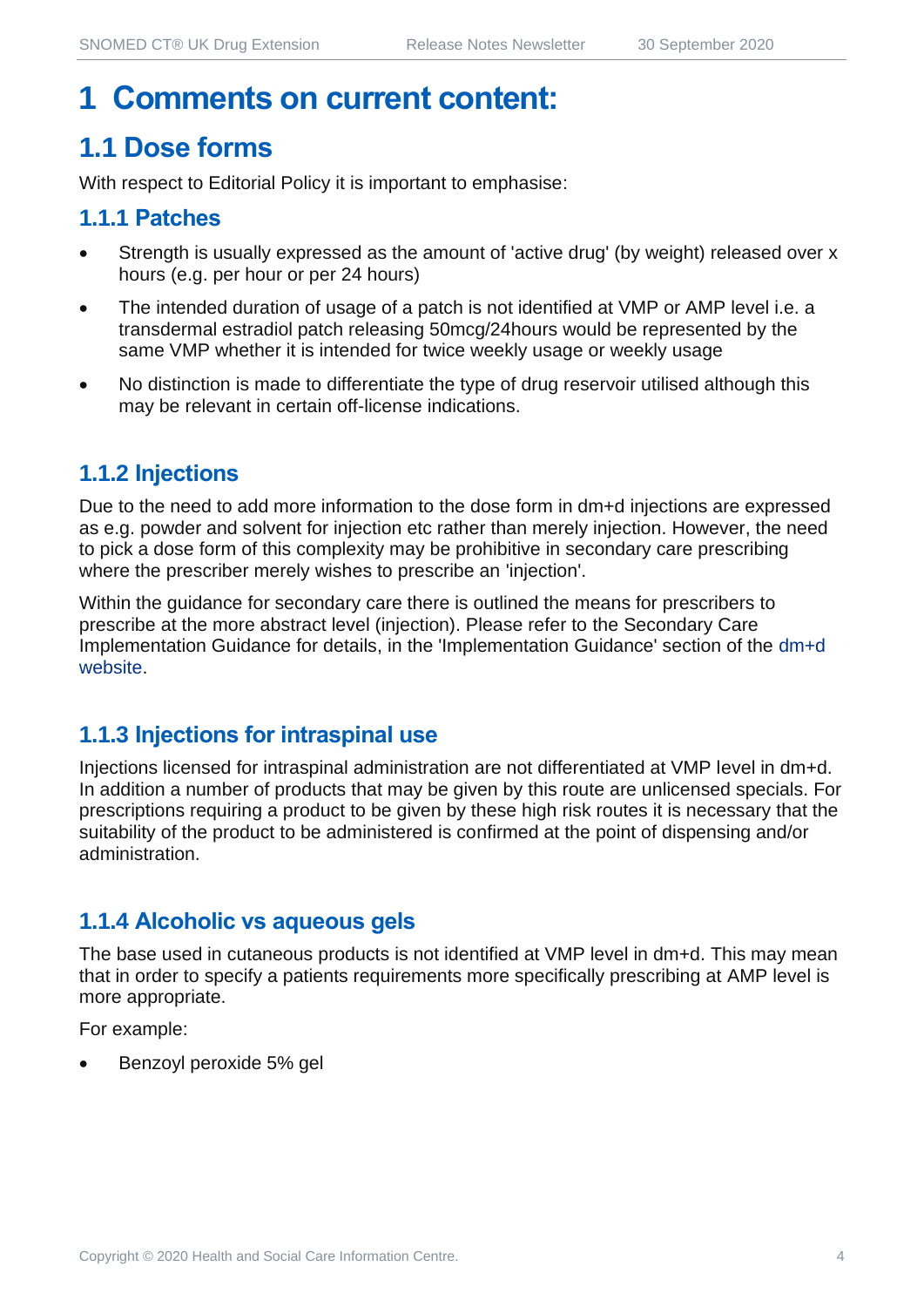## **1.2 Editorial Policy**

#### **1.2.1 Preservative Free**

The preservative free flag is used to denote the absence of preservative in preservative free *eye drops* only.

Please note:

- the setting of this flag only confirms that preservative is absent from the VMP; a null value does not necessarily indicate that it is present
- **The flag is not applied to any other dose form** i.e. intra-spinal injections are not distinguished (see note above).

#### **1.2.2 Route of administration**

Information on route of administration is provided at VMP level. The information is only provided as a support for decision support and not intended to inform clinicians on usage.

At VMP level routes are merely a superset of the linked AMP licensed routes.

#### **1.2.3 Inclusion of Unit of Measure at VMP**

Semantic normal form patterns for VMP descriptions in dm+d follow the pattern:

**Name Strength** Modification(s) **Form Unit dose** xxx-free(s)

Following this pattern would mean for tablets, capsules etc full description would be:

Atenolol 25mg tablets 1 tablet

To retain these full descriptions would make the descriptions unsuitable for use in a human interface. Therefore the unit dose is left implied (Atenolol 25mg tablets).

There are instances however where the form is insufficiently precise to describe the product and therefore the unit dose is included in the name. These instances include:

The form injection does not fully describe a product therefore the name is qualified with the unit dose form for example: ampoules, vials, pre-filled syringes etc.

E.g. Furosemide 50mg/5ml solution for injection ampoules.

• Other unit dose examples include: Budesonide 250micrograms/ml nebuliser liquid 2ml unit dose vials, Carbenoxalone 1% granules 2g sachets, Benorilate 2g granules sachets.

*See dm+d Editorial Policy for full examples and exceptions to this rule.*

#### **1.2.4 The use of Fully Specified Names and Preferred Terms**

The semantic representation of concepts in dm+d (the dm+d name and dm+d description) may be updated in line with changes to dm+d Editorial Policy, changes to the product name itself or to supplier names. Within the SNOMED CT UK Drug Extension the current dm+d derived description for the core concept classes of VTM, VMP, VMPP, AMP and AMPP becomes the Preferred Term so a change to the dm+d terms would cause the Preferred Term to be updated.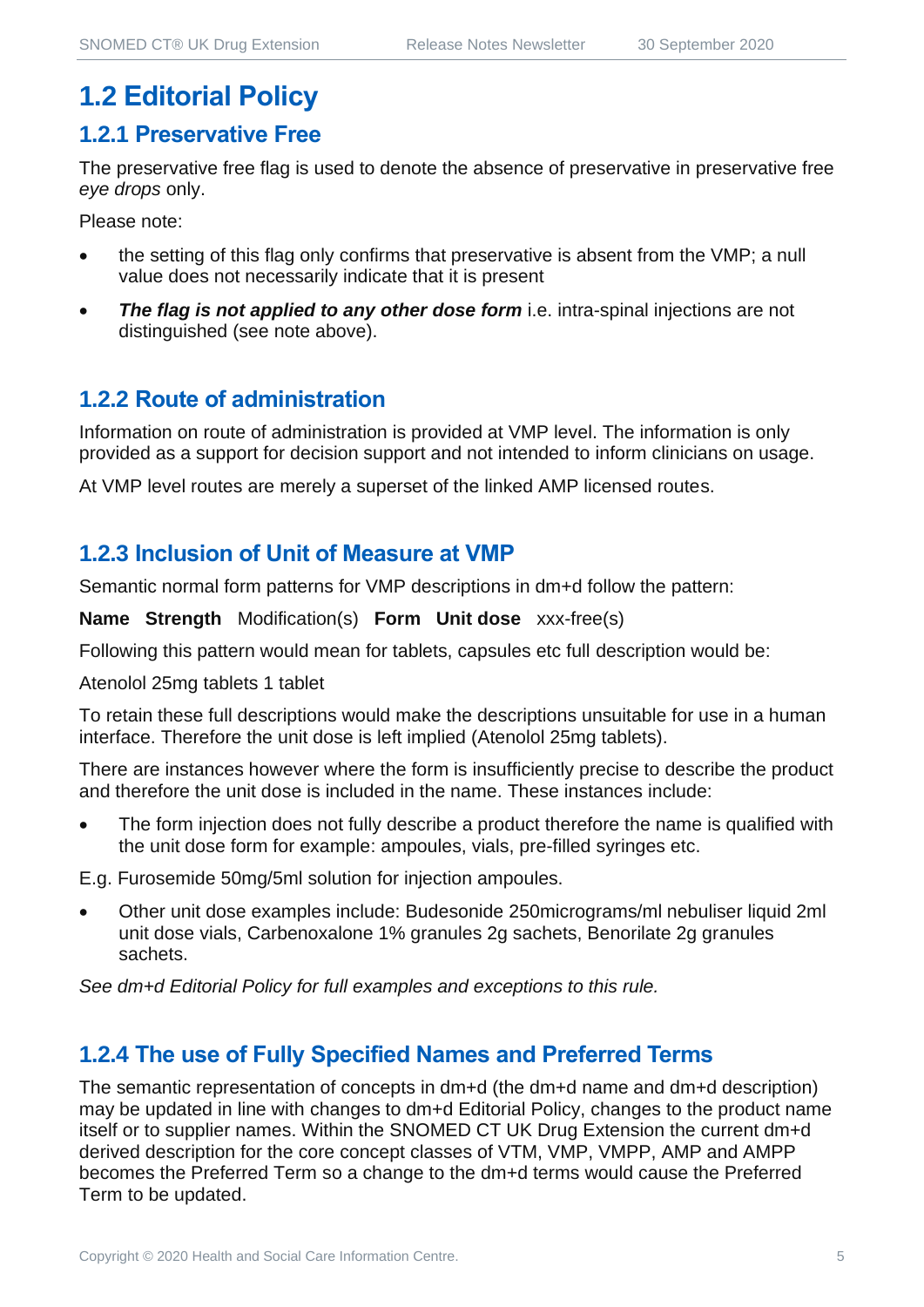Fully Specified Names in SNOMED CT will generally remain unchanged<sup>3</sup>. The differences in Editorial policies between SNOMED CT and dm+d mean that there will be instances where there is a mismatch between the Preferred Term and the Fully Specified Name.

#### **1.2.5 Mechanisms for specifying Descriptions for use in the UK Edition of SNOMED CT- Realm Language Refsets**

A combination of factors such as professional preference, clinical safety & data schema conformance require the use of some supplementary mechanism for Specifying SNOMED CT Descriptions applicable to the UK Edition of SNOMED CT.

From the October 2011 UK Edition, in RF1 an NHS Realm Description Subset was published. With the deprecation of RF1 this is replaced by the National Health Service realm language reference set published in two parts. The "Pharmacy part" as published in the SNOMED CT UK Drug extension and its 'Clinical part' partner in the UK Extension. Together these two encompass the entire SNOMED CT description content and identifies the preferred term to be used in the NHS realm for all SNOMED CT concepts.

In RF2 the refset can be found in the location Refset\Language. National Health Service realm language reference set (pharmacy part) refset ID 999000691000001104

National Health Service realm language reference set (clinical part) refset ID 999001261000000100

#### **1.2.6 Concept Status in dm+d vs Concept status in SNOMED CT**

Where concepts are created in dm+d and an identifier from the SNOMED CT International Release is not available at that time a SNOMED CT UK Drug Extension identifier is allocated. This is released in the dm+d XML data.

When the dm+d concepts are subsequently used to create the SNOMED CT UK Drug Extension it may be that the dm+d derived concept is determined to be a duplicate of a concept now available in the SNOMED CT International Release. In these instances the dm+d derived concept is given a retired status with a relationship to the SNOMED CT International Release concept. In the XML data the dm+d derived concept may remain valid with its original identifier for some time.

There may be instances where a SNOMED CT identifier from the International Release has been allocated to a concept within dm+d and this is subsequently discovered to be inappropriate for the dm+d concept. In this instance the SNOMED CT identifier from the International Release will appear in the dm+d XML format data as a previous identifier. These identifiers from the International Release will appear in the SNOMED CT UK Drug Extension with a status of current.

<sup>3</sup> From the SNOMED CT Technical Reference Guide for the FullySpecifiedName:

Changes in presentation such as changed capitalization, punctuation, spelling or revision due to changes in agreed presentation style are permitted as long as they do not change the specified meaning of the Concept. Some changes to the semantic type shown in parentheses at the end of the FullySpecifiedName may also be considered minor changes if the change in hierarchy does not alter the Concept's meaning.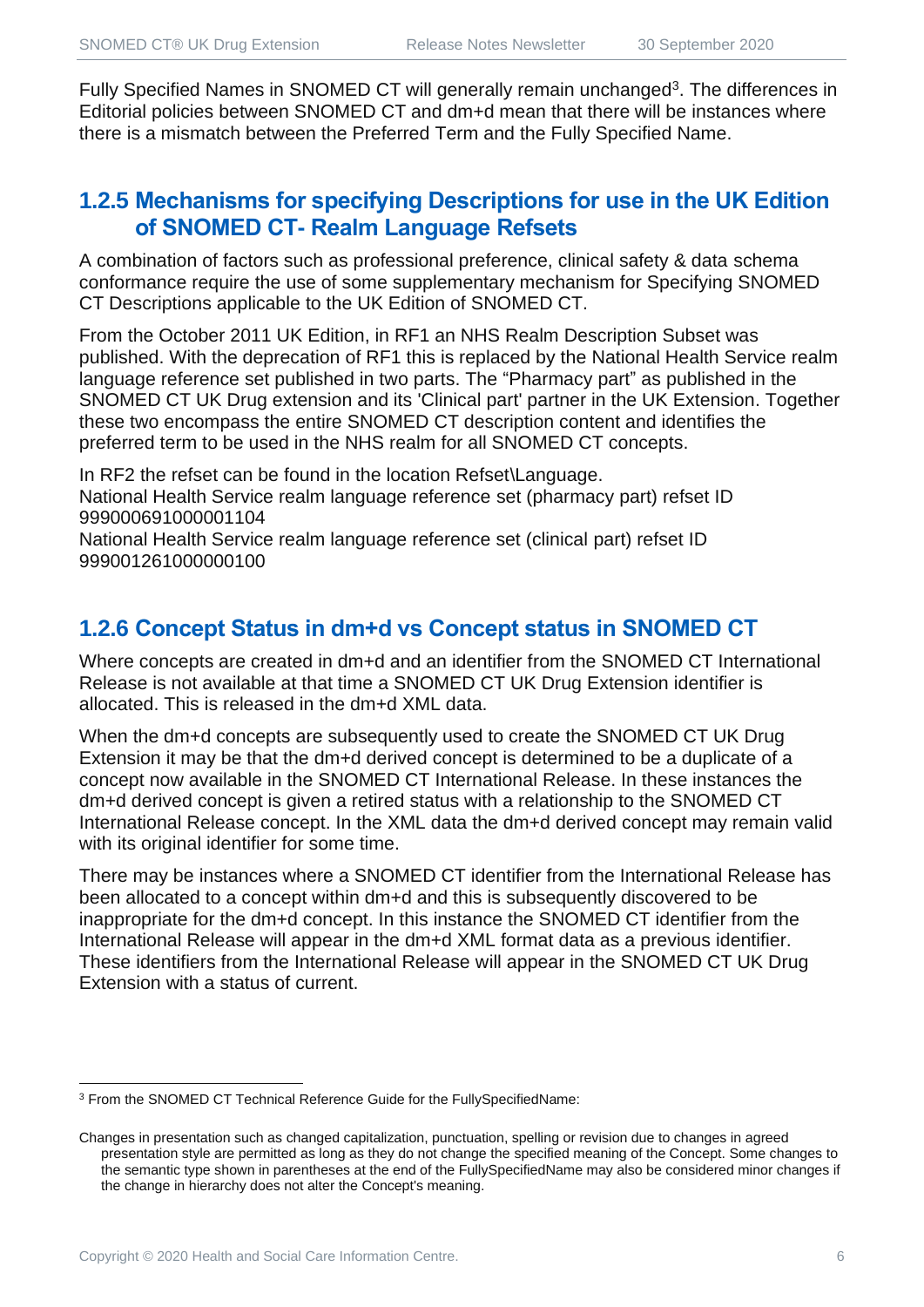## **1.3 Specific Products**

#### **1.3.1 Morphine and Tramadol modified release products**

Because there are no pharmacopoeial standards for oral modified release preparations 12 and 24 hour modified release morphine products are not distinguished at VMP level in dm+d. The same applies to the modified release tramadol products.

Two subsets are provided with the SNOMED CT release distinguishing related AMPs according to current licensed indications. For products where licensed indications are not available, for example, where wholesalers may provide products from several manufacturers and SPCs are not available these products will not be included in the 12 and 24 hour modified release subsets.

Explanation of how these subsets can be utilised within a prescribing framework can be found in the Secondary Care Implementation Guidance, in the 'Implementation Guidance' section of the [dm+d website.](https://www.nhsbsa.nhs.uk/pharmacies-gp-practices-and-appliance-contractors/dictionary-medicines-and-devices-dmd)

#### **1.3.2 Valproic acid vs valproate semisodium**

We have taken advice and clinically the active moiety for these products is the same and so they are not differentiated at VMP level. The two brands available have different indications so it may be necessary for the prescriber to specify the brand required to ensure they are prescribing within the details of the product license.

This may be an issue for other products such as cyproterone acetate where two brands exist with different indications for use.

#### **1.3.3 Concentrate and 'High Strength' Morphine and Methadone**

dm+d does not identify concentrate or 'high strength' morphine or methadone products as such in the VMP term. Consideration should be given to how these products are displayed in picking lists to reduce the risk of mis-selection where multiple strengths are available.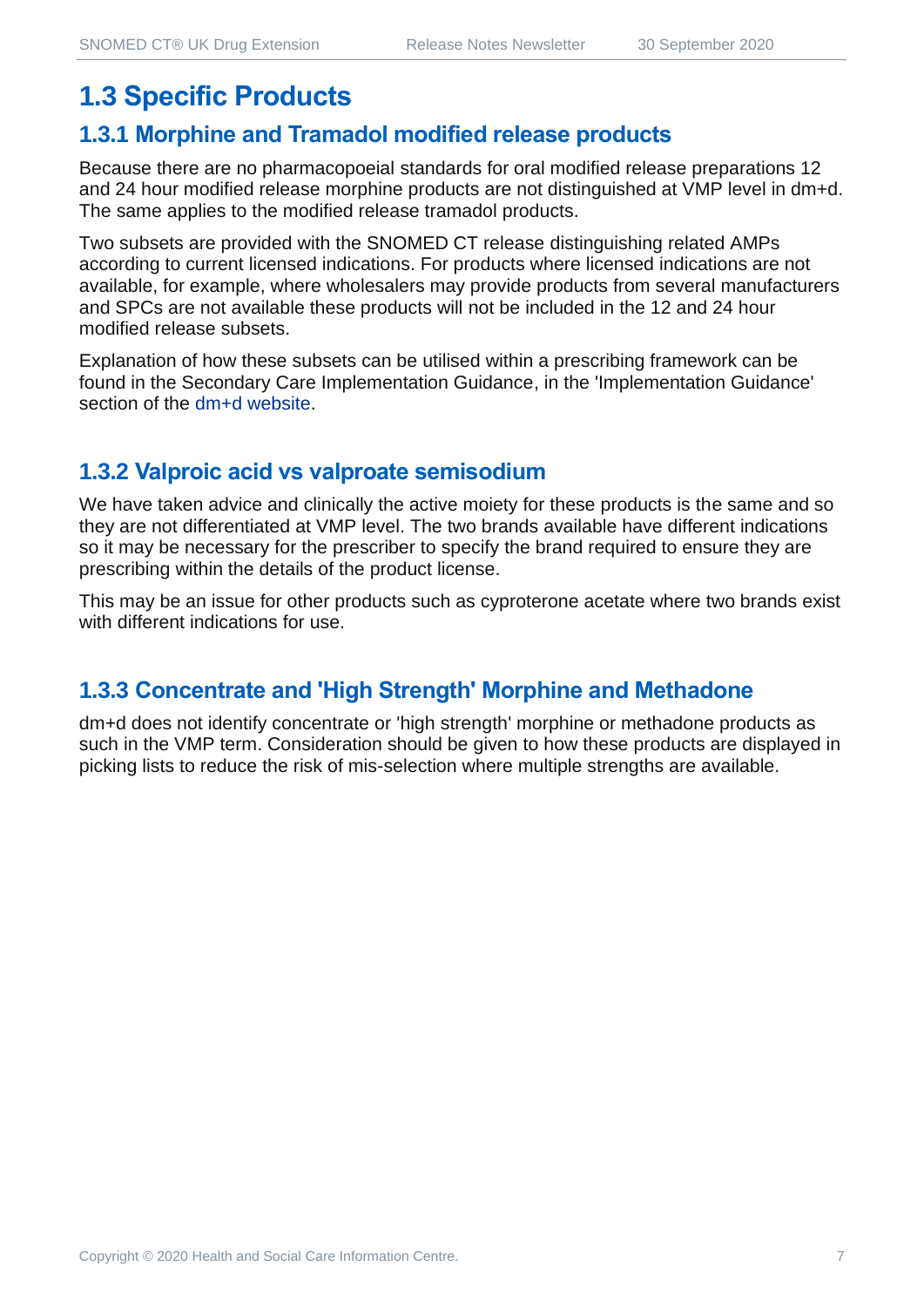## **1.4 Other Information**

#### **1.4.1 Duplicated SNOMED IDs**

It is a basic principle of terminology that concept identifiers should not be reused. Due to a process error in 2006 a small number of SNOMED IDs were issued twice in dm+d. The concepts bearing these duplicated identifiers have all been invalidated and license holders were notified at the time. However it is recognised that since that time a number of new licenses have been issued and so a list of the duplicated identifiers and the terms is provided here for information.

| ID                                   | dmd_name                                                                                               | conceptType |
|--------------------------------------|--------------------------------------------------------------------------------------------------------|-------------|
| 9854411000001103                     | Smartflow drainable night drainage bag NB2 2litre, AMPP<br>120cm tube (Manfred Sauer UK Ltd) 10 device |             |
|                                      | 9854411000001103 Medium chain triglycerides - invalid                                                  | VTM         |
|                                      | 9854511000001104 Calcium + Magnesium                                                                   | VTM         |
|                                      | 9854511000001104 Gel-X tablets (Oakmed Ltd)                                                            | AMP         |
|                                      | 9854611000001100 Ostomy discharge solidifying agents 140 tablet                                        | <b>VMPP</b> |
| 9854611000001100   Ichthammol + Zinc |                                                                                                        | VTM         |
|                                      | 9854711000001109 Gel-X tablets (Oakmed Ltd) 140 tablet                                                 | <b>AMPP</b> |
|                                      | 9854711000001109 Amiloride + Cyclopenthiazide - invalid                                                | VTM         |
| 9854911000001106                     | Meglumine amidotrizoate + Sodium amidotrizoate<br>- invalid                                            | <b>VTM</b>  |
|                                      | 9854911000001106  International normalised ratio testing strips 24 strip VMPP                          |             |

#### **1.4.2 Subset Information**

Information relating to the scope and status of subsets contained in the SNOMED CT UK Drug Extension can now be found at the [Data Dictionary for Care \(DD4C\).](https://dd4c.digital.nhs.uk/dd4c/)

#### **1.4.3 RF2 module dependency**

Several back-dated changes were made to the module dependency reference set (900000000000534007) in the release of 1 April 2017.

Modules effective as at 2016-12-07 and 2017-01-04 that are stated incorrectly as being dependent on modules effective as at 2016-01-31 or 2016-04-01 have had those target effective times corrected to 2016-07-31 or 2016-10-01 respectively.

For effective times 2006-05-01 onwards, dates representing the dependency of the SNOMED CT United Kingdom Edition reference set module (999000031000000106) on the SNOMED CT United Kingdom drug extension module (999000011000001104) have been updated to align with the dates representing the dependency of the SNOMED CT United Kingdom Edition module (999000041000000102) on the SNOMED CT United Kingdom drug extension module (999000011000001104).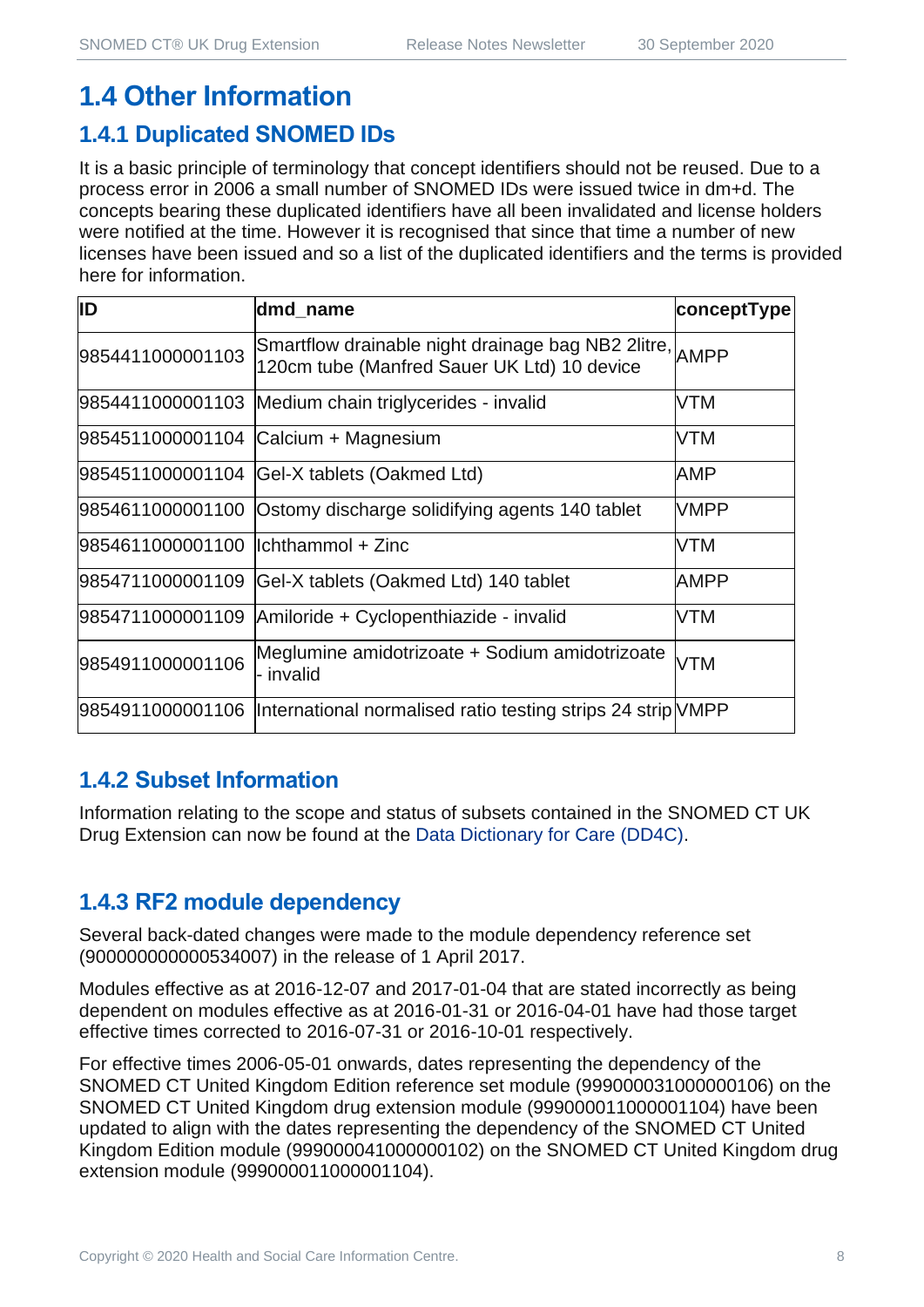For effective times before 2011-04-01, dates representing dependency on the SNOMED CT model component module (900000000000012004) have been updated to align with the single effective date (2002-01-31) of the model component module which remained unchanged during that period.

For effective times before 2004-01-31, in the release of 1 April 2017, dependencies were exhaustively represented. These included the missing immediate dependencies of the SNOMED CT United Kingdom drug extension module (999000011000001104) and of the SNOMED CT United Kingdom drug extension reference set module (999000021000001108) during that period. In the release of 1 April 2018, all dependency entries effective before 2004-01-31 were removed to reflect the SNOMED CT United Kingdom Edition baseline effective time of 2004-01-31.

#### **1.4.4 RF2 association references**

In the release of 21 March 2018, references in the WAS A association reference set (900000000000528000) to an unreleased component (reference effective as at 2015-04-02 and inactivated 2015-04-29) were removed.

In the release of 1 April 2018, references in the MOVED FROM association reference set (900000000000525002) effective as at 2010-03-10, but with a target component effective from 2010-04-01, have had the effective time corrected to 2010-04-01.

In the release of 4 September 2019, NHS Digital released a new dm+d specific association reference set:

• 10991000001109|NHS dictionary of medicines and devices association type reference set|

This refset provides a link between Inactive SNOMED CT concepts that are still in use in dm+d and their Active replacement in the SNOMED CT UK drug Extension release.

#### **1.4.5 NHS dm+d (dictionary of medicines and devices) realm language reference set**

In the 29.1.0 15-Apr-2020 release NHS Digital set every member of the NHS dm+d realm language reference set as Inactive.

In October 2019 NHS Digital stated it was their intent to withdraw the NHS dm+d (dictionary of medicines and devices) realm language reference set in April 2020:

• 999000671000001103 |National Health Service dictionary of medicines and devices realm language reference set (foundation metadata concept)|

The NHS dm+d realm language reference set has now been fully superseded by the NHS realm language reference set (pharmacy part):

• 999000691000001104 |National Health Service realm language reference set (pharmacy part) (foundation metadata concept)|

The metadata concept for the NHS dm+d realm language refset remains Active with all members of the refset set as Inactive. The metadata concept will be Inactivated in a future release.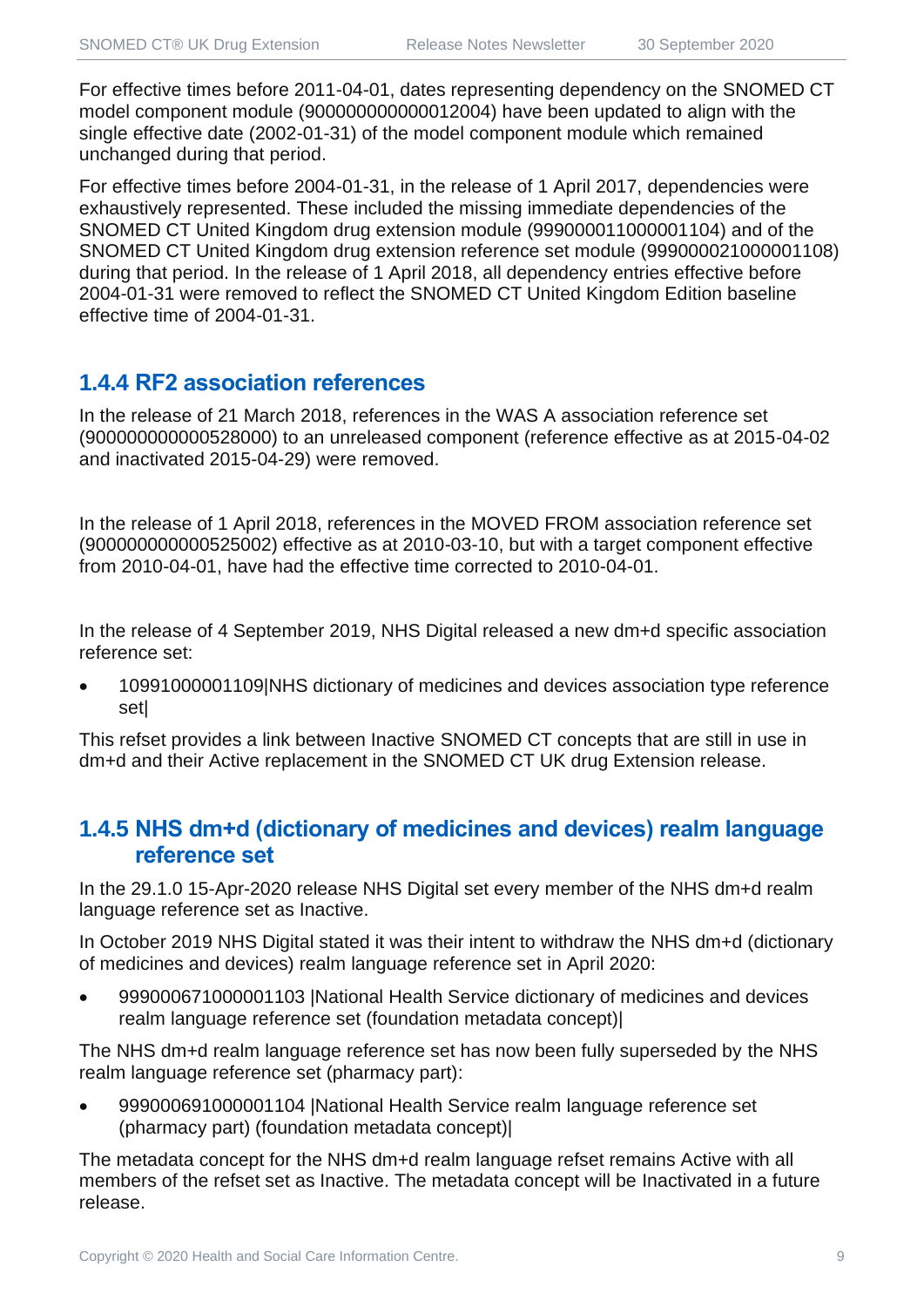## **1.5 Work in Progress**

#### **1.5.1 Medical Devices Dictionary (MDD)**

Work is in progress on expanding the population of medical devices in dm+d.

Currently only those devices reimbursable in Primary Care (appliances) are routinely populated in MDD. Work on the MDD will potentially impact on these appliances with respect to more appliances being described at VMP level and some change in textual descriptions.

More information will be provided as it comes available.